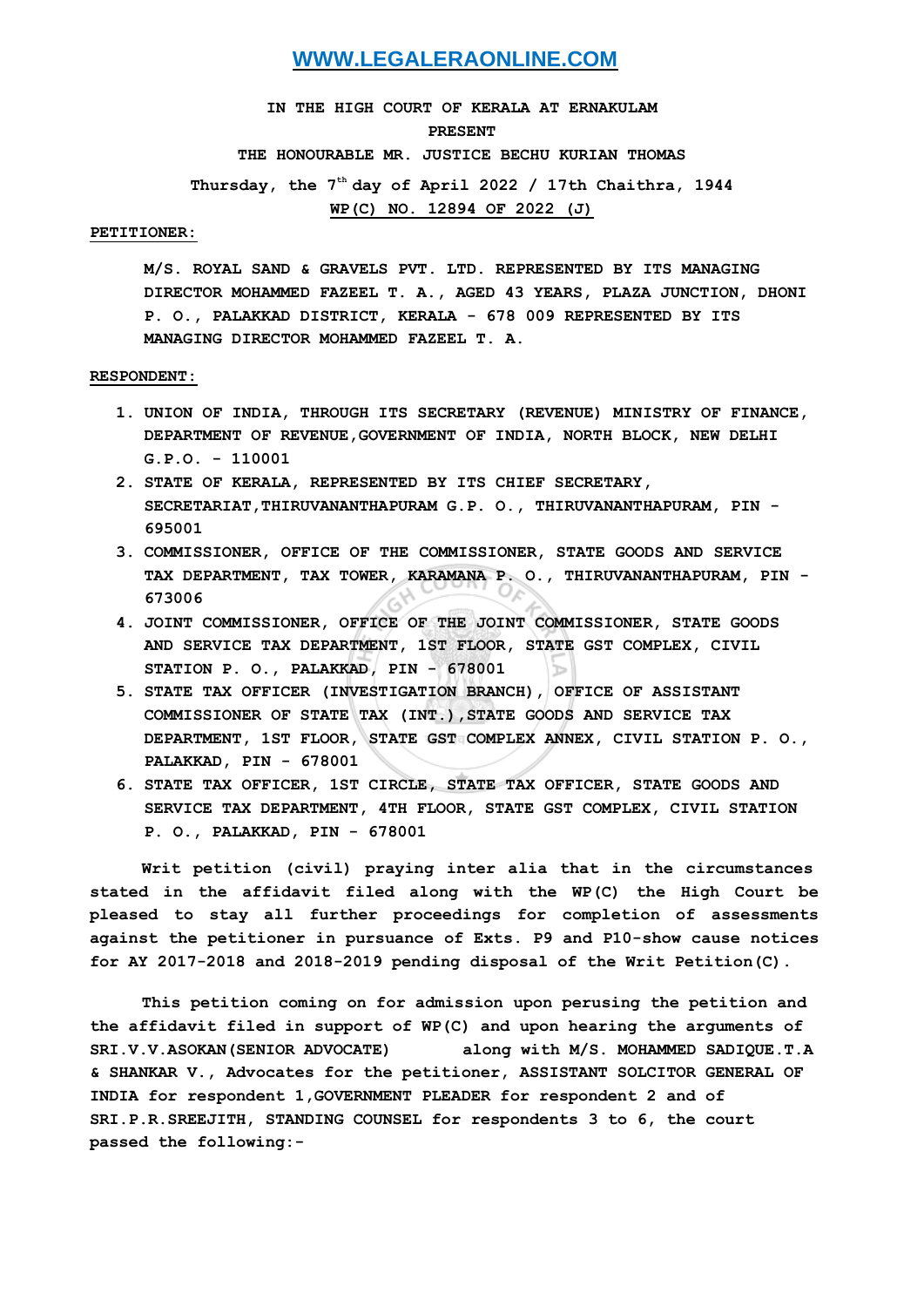# **WWW.LEGALERAONLINE.COM**

## **ORDER**

**Admit.**

**Assistant Solicitor General of India takes notice for respondent No.1.**

**Government Pleader takes notice for respondents 2 to 6.**

**There will be an interim stay as prayed for, until further orders. Post along with WP(C) No. 7003/2020.**

**Sd/- BECHU KURIAN THOMAS JUDGE**